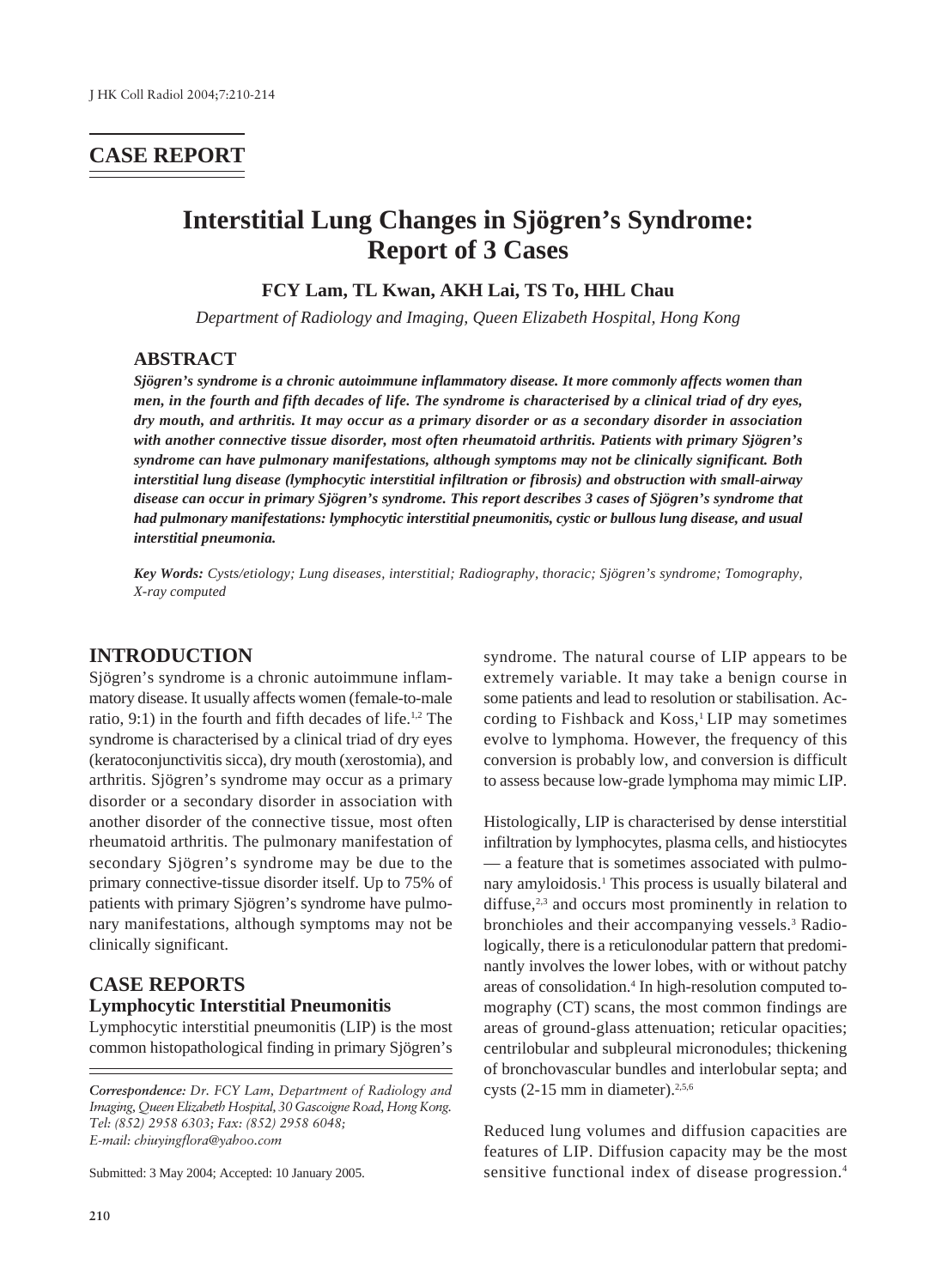

**Figure 1.** Computed tomography scout scan of case 1 showing diffuse reticulonodular shadowing and a mass-like lesion in the left lower zone.

Sjögren's-associated LIP appears to respond well to corticosteroid and immunosuppressive therapy.7

### *Case 1*

A 29-year-old man presented to the Queen Elizabeth Hospital in August 1999 with bilateral dry eyes and dry mouth. Lip biopsy showed chronic sialadenitis consistent with Sjögren's syndrome. He had no dyspnoea or other respiratory symptom. However, his chest Xray and CT scout scan (Figure 1) showed reticulonodular shadowing. High-resolution CT showed centrilobular nodules in the lower lobes. A mass-like lesion was noted at the periphery of the left lingular lobe, which was associated with adjacent ground-glass opacities (Figures 2a and 2b). A diagnosis of LIP with possible development of lymphoma was suggested. Transbronchial lung biopsy confirmed the diagnosis of LIP. Lymphoid infiltration caused marked thickening of the alveolar septa. There was no evidence of lymphoma. The lung function test results indicated a mixed obstructive and restrictive pattern. The patient was given steroid treatment. Subsequent CT performed 1 year later showed near-complete resolution of the lung lesions (Figure 2c).

### **Cystic or Bullous Lung Disease**

Cystic or bullous lung disease is rarely associated with Sjögren's syndrome.8,9 Several reports have demonstrated circumferential peribronchiolar inflammatory infiltration and have suggested that cyst formation is the result of bronchiolar obstruction and hyperinflation of terminal lobules.<sup>8,10</sup> This mechanism of cyst formation is thought to occur in other types of cystic lung disease, such as lymphangioleiomyomatosis. The chest X-ray shows emphysematous changes. Highresolution CT shows cystic lung change. Lung function tests reveal an obstructive pattern.<sup>11</sup>



**Figure 2.** High-resolution computed tomograms of case 1 showing (a) centrilobular nodules in the lower lobes, (b) a mass-like lesion with adjacent ground-glass opacities at the periphery of left lingular lobe, and (c) almost complete resolution of the lung lesions at follow-up.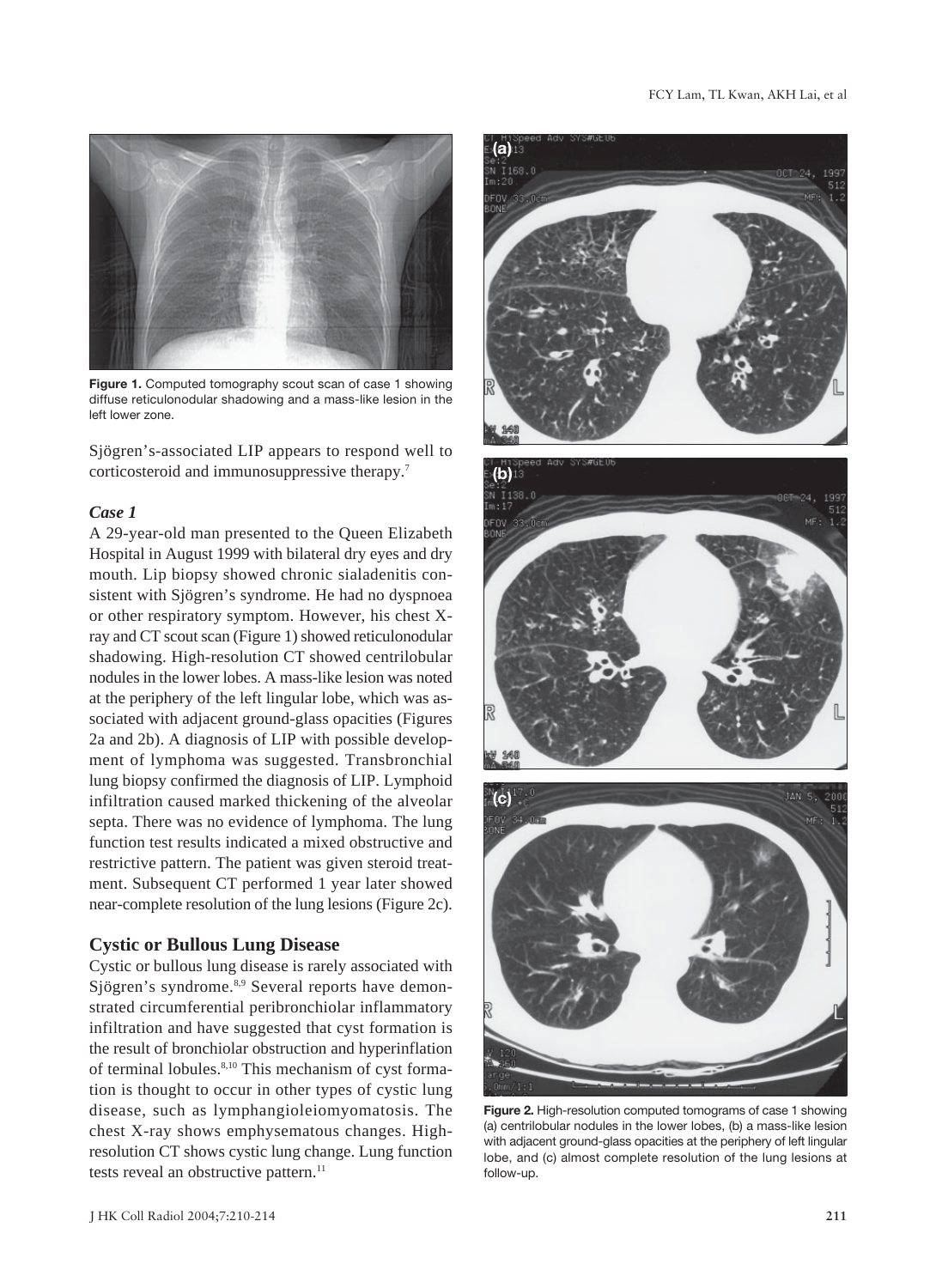

**Figure 3.** Chest X-ray of case 2 showing emphysematous changes and bullae.

#### *Case 2*

A 39-year-old woman presented in October 1998 and complained of progressive breathlessness. There were emphysematous changes and bullae on the chest X-ray (Figure 3). High-resolution CT revealed extensive cystic lung changes (Figure 4), thereby raising the possibility of lymphangioleiomyomatosis. The lung function test results indicated moderate obstruction with impaired gas transfer. An open-lung biopsy showed bullous change with epitheloid granuloma and giant cells involving blood vessels, as well as changes consistent with airflow obstruction. The differential diagnosis was Sjögren's syndrome with lung involvement or bullous sarcoidosis. The patient subsequently developed dry mouth and dry eyes; the Schirmer's test gave positive results. Diagnosis of Sjögren's syndrome was therefore made. Her lung condition, however, did not improve with steroid therapy.

### **Other Interstitial Lung Diseases**

Other pathological diagnoses of usual interstitial pneumonia (UIP) and non-specific interstitial pneumonia (NSIP) are observed in patients with Sjögren's syndrome. In UIP, high-resolution CT may show a reticular infiltrative process, architectural distortion, and 'honeycombing' with a peripheral distribution. These changes occur predominantly at the lung bases. In later stages of the disease, cicatricial changes may be visualised. However, these changes may be non-specific and can also be seen in idiopathic pulmonary fibrosis, asbestosis,



**Figure 4.** High-resolution computed tomograms of case 2 at (a) the upper level and (b) the lower level showing extensive cystic lung changes.

and many connective tissue diseases.12 In NSIP, there is no apparent honeycomb formation on high-resolution CT scans.13 Open-lung biopsy is required to determine the nature of the disease.14

#### *Case 3*

A 48-year-old woman presented in September 2000 with a chronic cough. Her chest X-ray showed reticular shadowing at the lower zones of both lung fields, especially in the costophrenic angles (Figure 5). Highresolution CT showed fine intralobular septal thickening and honeycombing at the periphery of both lung bases, but no distinctive ground-glass opacity was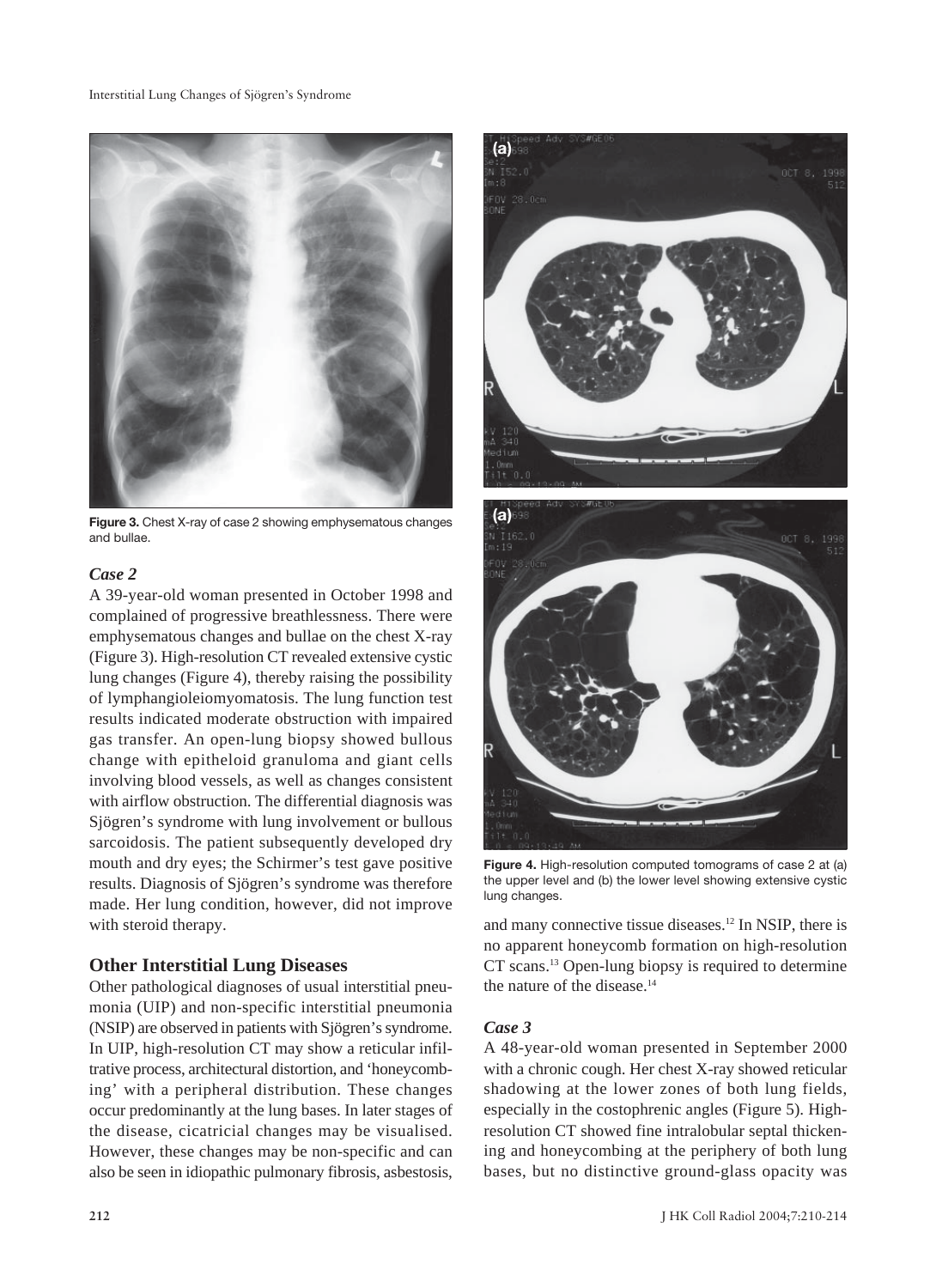

**Figure 5.** Chest X-ray of case 3 showing (a) close up view of the right costophrenic angle, and (b) reticular shadowing at the lower zones of both lung fields, especially at the costophrenic angles.



**Figure 6.** High-resolution axial computed tomograms of case 3 with (a) axial and (b) coronal views showing fine intralobular septal thickening and honeycombing at the periphery of both lung bases.

visible (Figure 6). Serological test results suggested a connective tissue disease. The patient was also confirmed to have keratoconjunctivitis sicca. Sjögren's syndrome was thus diagnosed. Lung function test results indicated restrictive-pattern disease and impaired gas transfer. The radiological test results suggested interstitial lung disease with fibrosis. Tissue examination confirmed the diagnosis of UIP. The patient was given steroid therapy, which resulted in minimal improvement.

### **DISCUSSION**

Interstitial lung change in primary Sjögren's syndrome is common. It is due to lymphocytic infiltration of the lung parenchyma. The severity of the infiltrative process ranges from follicular bronchiolitis to lymphocytic interstitial pneumonia and, finally, fibrosis with honeycombing.3 Cystic or bullous lung change is another rare

complication of pulmonary involvement of Sjögren's syndrome.<sup>8,9</sup> UIP and NSIP are other interstitial lung diseases described in the literature.

There is a wide variety of radiological features in interstitial lung disease of Sjögren's syndrome, and differentiation from one type from another or from other lung disease processes can be difficult. In such cases, tissue examination can be helpful. Performing a tissue examination is important also for patient management. Response to steroid treatment is observed in LIP.7 However, the presence of cystic lung changes and fibrosis with honeycombing are irreversible changes.<sup>1,15</sup> Therefore, early identification can sometimes improve the prognosis.

Lymphoma (usually maltoma) may sometimes develop from LIP, although the frequency of conversion is